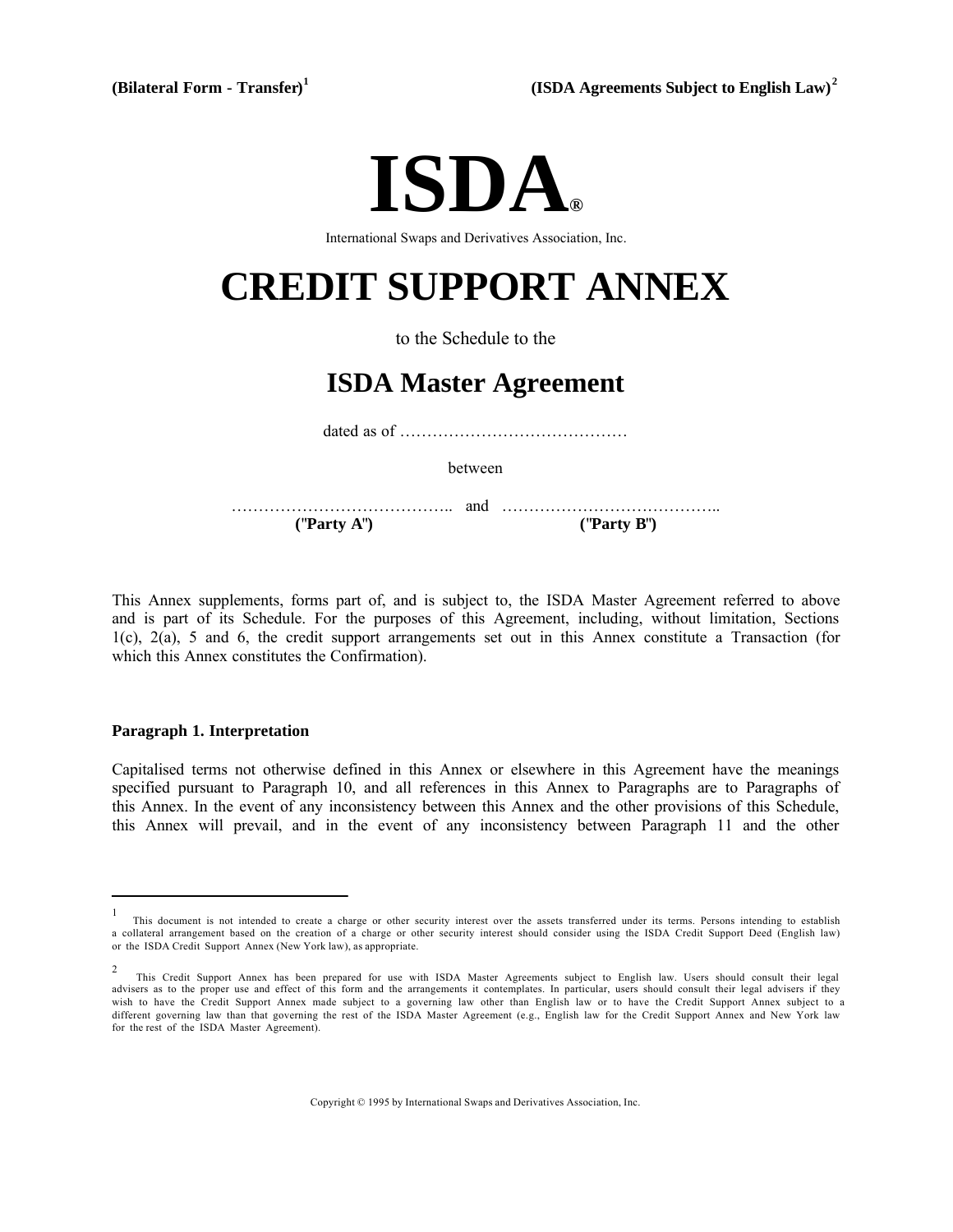provisions of this Annex, Paragraph 11 will prevail. For the avoidance of doubt, references to "transfer" in this Annex mean, in relation to cash, payment and, in relation to other assets, delivery.

### **Paragraph 2. Credit Support Obligations**

(a) *Delivery Amount.* Subject to Paragraphs 3 and 4, upon a demand made by the Transferee on or promptly following a Valuation Date, if the Delivery Amount for that Valuation Date equals or exceeds the Transferor's Minimum Transfer Amount, then the Transferor will transfer to the Transferee Eligible Credit Support having a Value as of the date of transfer at least equal to the applicable Delivery Amount (rounded pursuant to Paragraph 11(b)(iii)(D)). Unless otherwise specified in Paragraph 11(b), the "Delivery Amount" applicable to the Transferor for any Valuation Date will equal the amount by which:

(i) the Credit Support Amount

exceeds

(ii) the Value as of that Valuation Date of the Transferor's Credit Support Balance (adjusted to include any prior Delivery Amount and to exclude any prior Return Amount, the transfer of which, in either case, has not yet been completed and for which the relevant Settlement Day falls on or after such Valuation Date).

(b) *Return Amount.* Subject to Paragraphs 3 and 4, upon a demand made by the Transferor on or promptly following a Valuation Date, if the Return Amount for that Valuation Date equals or exceeds the Transferee's Minimum Transfer Amount, then the Transferee will transfer to the Transferor Equivalent Credit Support specified by the Transferor in that demand having a Value as of the date of transfer as close as practicable to the applicable Return Amount (rounded pursuant to Paragraph 11(b)(iii)(D)) and the Credit Support Balance will, upon such transfer, be reduced accordingly. Unless otherwise specified in Paragraph 11(b), the "Return Amount" applicable to the Transferee for any Valuation Date will equal the amount by which:

(i) the Value as of that Valuation Date of the Transferor's Credit Support Balance (adjusted to include any prior Delivery Amount and to exclude any prior Return Amount, the transfer of which, in either case, has not yet been completed and for which the relevant Settlement Day falls on or after such Valuation Date)

exceeds

(ii) the Credit Support Amount.

# **Paragraph 3. Transfers, Calculations and Exchanges**

(a) *Transfers.* All transfers under this Annex of any Eligible Credit Support, Equivalent Credit Support, Interest Amount or Equivalent Distributions shall be made in accordance with the instructions of the Transferee or Transferor, as applicable, and shall be made:

(i) in the case of cash, by transfer into one or more bank accounts specified by the recipient;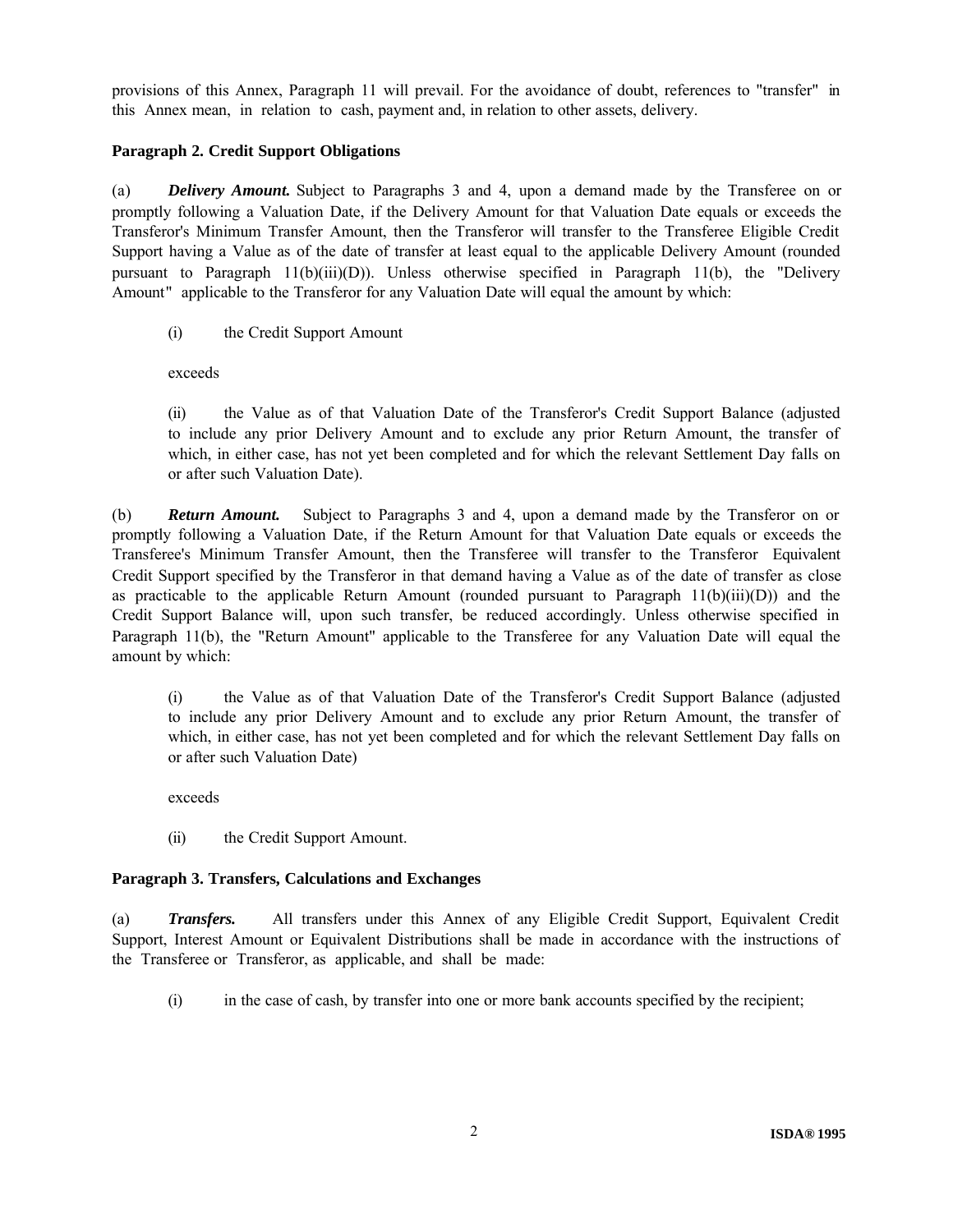(ii) in the case of certificated securities which cannot or which the parties have agreed will not be delivered by book-entry, by delivery in appropriate physical form to the recipient or its account accompanied by any duly executed instruments of transfer, transfer tax stamps and any other documents necessary to constitute a legally valid transfer of the transferring party's legal and beneficial title to the recipient; and

(iii) in the case of securities which the parties have agreed will be delivered by book-entry, by the giving of written instructions (including, for the avoidance of doubt, instructions given by telex, facsimile transmission or electronic messaging system) to the relevant depository institution or other entity specified by the recipient, together with a written copy of the instructions to the recipient, sufficient, if complied with, to result in a legally effective transfer of the transferring party's legal and beneficial title to the recipient.

Subject to Paragraph 4 and unless otherwise specified, if a demand for the transfer of Eligible Credit Support or Equivalent Credit Support is received by the Notification Time, then the relevant transfer will be made not later than the close of business on the Settlement Day relating to the date such demand is received; if a demand is received after the Notification Time, then the relevant transfer will be made not later than the close of business on the Settlement Day relating to the day after the date such demand is received.

(b) *Calculations.* All calculations of Value and Exposure for purposes of Paragraphs 2 and 4(a) will be made by the relevant Valuation Agent as of the relevant Valuation Time. The Valuation Agent will notify each party (or the other party, if the Valuation Agent is a party) of its calculations not later than the Notification Time on the Local Business Day following the applicable Valuation Date (or, in the case of Paragraph 4(a), following the date of calculation).

# (c) *Exchanges.*

(i) Unless otherwise specified in Paragraph 11, the Transferor may on any Local Business Day by notice inform the Transferee that it wishes to transfer to the Transferee Eligible Credit Support specified in that notice (the "New Credit Support") in exchange for certain Eligible Credit Support (the "Original Credit Support") specified in that notice comprised in the Transferor's Credit Support Balance.

(ii) If the Transferee notifies the Transferor that it has consented to the proposed exchange, (A) the Transferor will be obliged to transfer the New Credit Support to the Transferee on the first Settlement Day following the date on which it receives notice (which may be oral telephonic notice) from the Transferee of its consent and (B) the Transferee will be obliged to transfer to the Transferor Equivalent Credit Support in respect of the Original Credit Support not later than the Settlement Day following the date on which the Transferee receives the New Credit Support, unless otherwise specified in Paragraph 11(d) (the "Exchange Date"); *provided* that the Transferee will only be obliged to transfer Equivalent Credit Support with a Value as of the date of transfer as close as practicable to, but in any event not more than, the Value of the New Credit Support as of that date.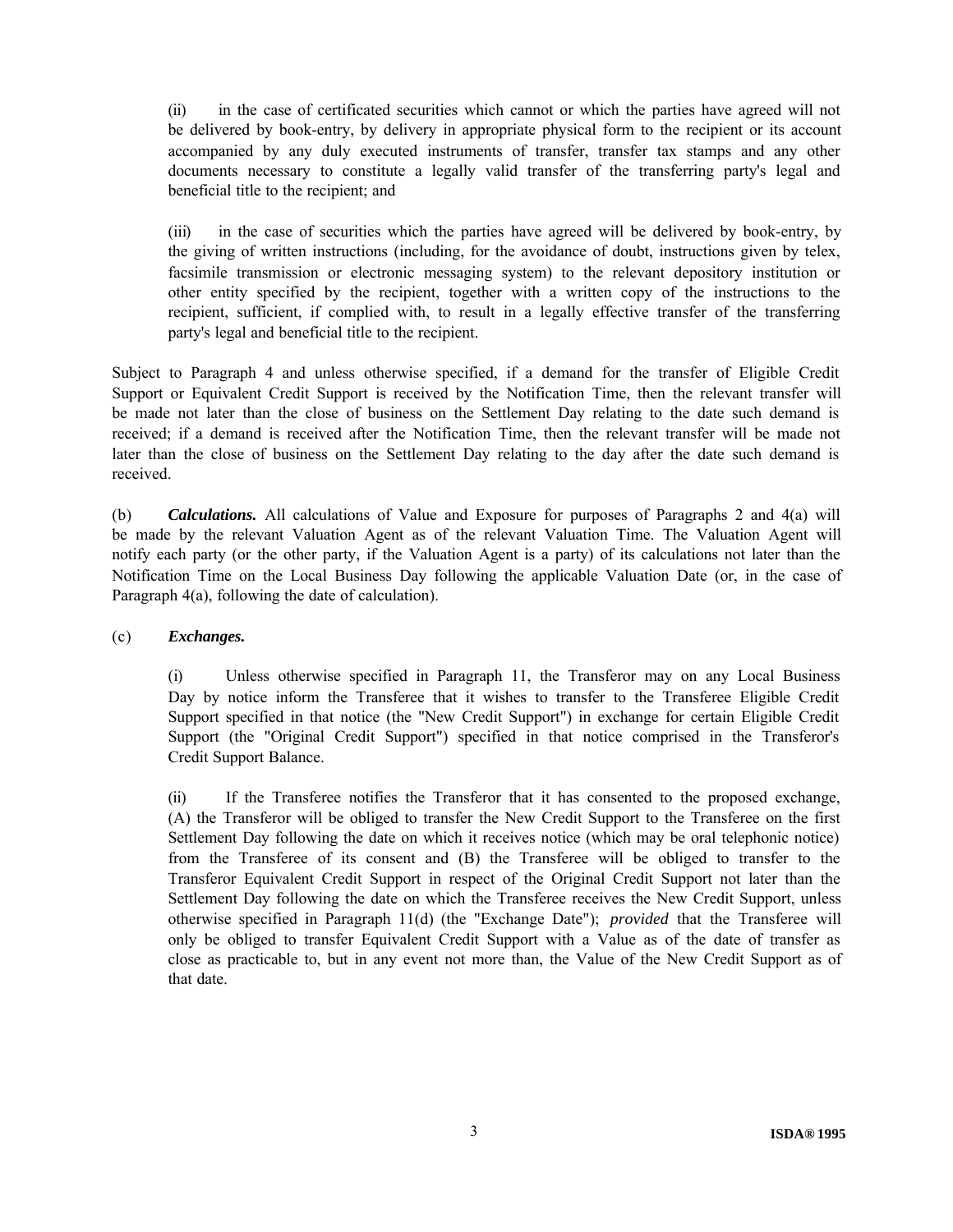#### **Paragraph 4. Dispute Resolution**

(a) *Disputed Calculations or Valuations*. If a party (a "Disputing Party") reasonably disputes (I) the Valuation Agent's calculation of a Delivery Amount or a Return Amount or (II) the Value of any transfer of Eligible Credit Support or Equivalent Credit Support, then:

(1) the Disputing Party will notify the other party and the Valuation Agent (if the Valuation Agent is not the other party) not later than the close of business on the Local Business Day following, in the case of (I) above, the date that the demand is received under Paragraph 2 or, in the case of (II) above, the date of transfer;

(2) in the case of (I) above, the appropriate party will transfer the undisputed amount to the other party not later than the close of business on the Settlement Day following the date that the demand is received under Paragraph 2;

(3) the parties will consult with each other in an attempt to resolve the dispute; and

(4) if they fail to resolve the dispute by the Resolution Time, then:

(i) in the case of a dispute involving a Delivery Amount or Return Amount, unless otherwise specified in Paragraph 11(e), the Valuation Agent will recalculate the Exposure and the Value as of the Recalculation Date by:

(A) utilising any calculations of that part of the Exposure attributable to the Transactions that the parties have agreed are not in dispute;

(B) calculating that part of the Exposure attributable to the Transactions in dispute by seeking four actual quotations at mid-market from Reference Marketmakers for purposes of calculating Market Quotation, and taking the arithmetic average of those obtained; *provided* that if four quotations are not available for a particular Transaction, then fewer than four quotations may be used for that Transaction, and if no quotations are available for a particular Transaction, then the Valuation Agent's original calculations will be used for the Transaction; and

(C) utilising the procedures specified in Paragraph  $11(e)(ii)$  for calculating the Value, if disputed, of the outstanding Credit Support Balance;

(ii) in the case of a dispute involving the Value of any transfer of Eligible Credit Support or Equivalent Credit Support, the Valuation Agent will recalculate the Value as of the date of transfer pursuant to Paragraph  $11(e)(ii)$ .

Following a recalculation pursuant to this Paragraph, the Valuation Agent will notify each party (or the other party, if the Valuation Agent is a party) as soon as possible but in any event not later than the Notification Time on the Local Business Day following the Resolution Time. The appropriate party will, upon demand following such notice given by the Valuation Agent or a resolution pursuant to (3) above and subject to Paragraph 3(a), make the appropriate transfer.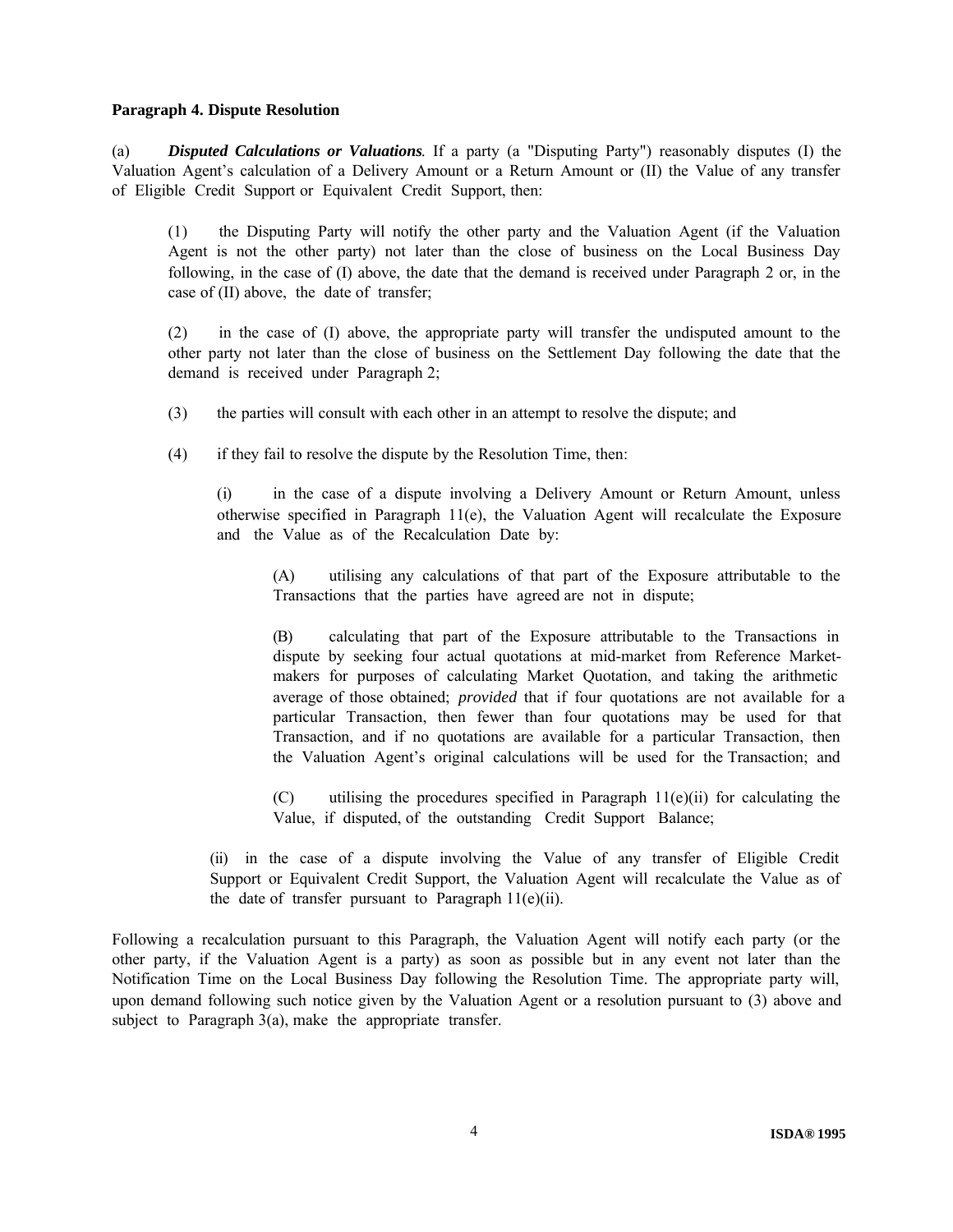(b) *No Event of Default.* The failure by a party to make a transfer of any amount which is the subject of a dispute to which Paragraph 4(a) applies will not constitute an Event of Default for as long as the procedures set out in this Paragraph 4 are being carried out. For the avoidance of doubt, upon completion of those procedures, Section 5(a)(i) of this Agreement will apply to any failure by a party to make a transfer required under the final sentence of Paragraph 4(a) on the relevant due date.

# **Paragraph 5. Transfer of Title, No Security Interest, Distributions and Interest Amount**

(a) *Transfer of Title.* Each party agrees that all right, title and interest in and to any Eligible Credit Support, Equivalent Credit Support, Equivalent Distributions or Interest Amount which it transfers to the other party under the terms of this Annex shall vest in the recipient free and clear of any liens, claims, charges or encumbrances or any other interest of the transferring party or of any third person (other than a lien routinely imposed on all securities in a relevant clearance system).

(b) *No Security Interest.* Nothing in this Annex is intended to create or does create in favour of either party any mortgage, charge, lien, pledge, encumbrance or other security interest in any cash or other property transferred by one party to the other party under the terms of this Annex.

#### (c) *Distributions and Interest Amount.*

(i) *Distributions.* The Transferee will transfer to the Transferor not later than the Settlement Day following each Distributions Date cash, securities or other property of the same type, nominal value, description and amount as the relevant Distributions ("Equivalent Distributions") to the extent that a Delivery Amount would not be created or increased by the transfer, as calculated by the Valuation Agent (and the date of calculation will be deemed a Valuation Date for this purpose).

(ii) *Interest Amount.* Unless otherwise specified in Paragraph 11(f)(iii), the Transferee will transfer to the Transferor at the times specified in Paragraph 11(f)(ii) the relevant Interest Amount to the extent that a Delivery Amount would not be created or increased by the transfer, as calculated by the Valuation Agent (and the date of calculation will be deemed a Valuation Date for this purpose).

#### **Paragraph 6. Default**

If an Early Termination Date is designated or deemed to occur as a result of an Event of Default in relation to a party, an amount equal to the Value of the Credit Support Balance, determined as though the Early Termination Date were a Valuation Date, will be deemed to be an Unpaid Amount due to the Transferor (which may or may not be the Defaulting Party) for purposes of Section 6(e). For the avoidance of doubt, if Market Quotation is the applicable payment measure for purposes of Section 6(e), then the Market Quotation determined under Section  $6(e)$  in relation to the Transaction constituted by this Annex will be deemed to be zero, and, if Loss is the applicable payment measure for purposes of Section 6(e), then the Loss determined under Section 6(e) in relation to the Transaction will be limited to the Unpaid Amount representing the Value of the Credit Support Balance.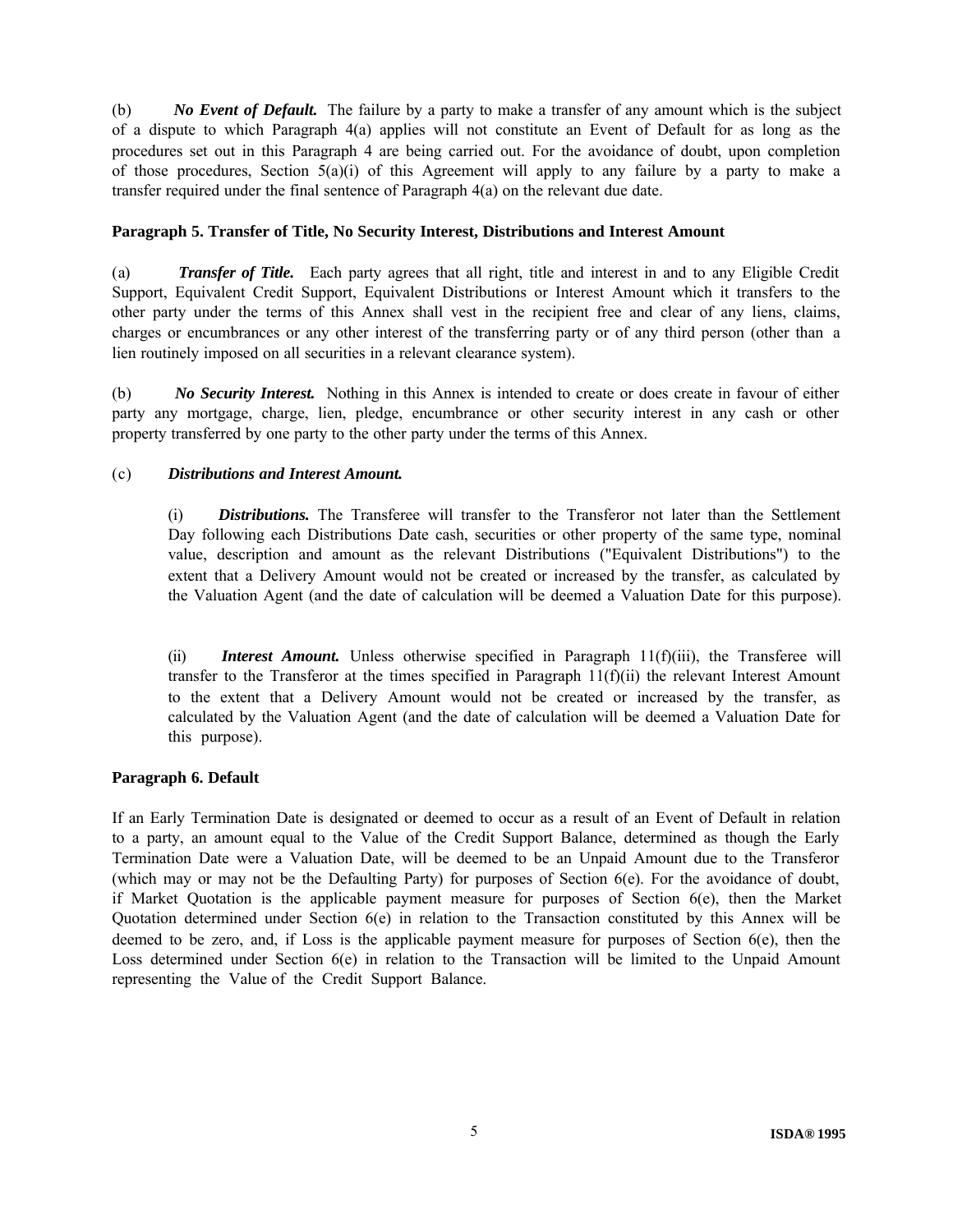#### **Paragraph 7. Representation**

Each party represents to the other party (which representation will be deemed to be repeated as of each date on which it transfers Eligible Credit Support, Equivalent Credit Support or Equivalent Distributions) that it is the sole owner of or otherwise has the right to transfer all Eligible Credit Support, Equivalent Credit Support or Equivalent Distributions it transfers to the other party under this Annex, free and clear of any security interest, lien, encumbrance or other restriction (other than a lien routinely imposed on all securities in a relevant clearance system).

#### **Paragraph 8. Expenses**

Each party will pay its own costs and expenses (including any stamp, transfer or similar transaction tax or duty payable on any transfer it is required to make under this Annex) in connection with performing its obligations under this Annex, and neither party will be liable for any such costs and expenses incurred by the other party.

#### **Paragraph 9. Miscellaneous**

(a) *Default Interest.* Other than in the case of an amount which is the subject of a dispute under Paragraph 4(a), if a Transferee fails to make, when due, any transfer of Equivalent Credit Support, Equivalent Distributions or the Interest Amount, it will be obliged to pay the Transferor (to the extent permitted under applicable law) an amount equal to interest at the Default Rate multiplied by the Value on the relevant Valuation Date of the items of property that were required to be transferred, from (and including) the date that the Equivalent Credit Support, Equivalent Distributions or Interest Amount were required to be transferred to (but excluding) the date of transfer of the Equivalent Credit Support, Equivalent Distributions or Interest Amount. This interest will be calculated on the basis of daily compounding and the actual number of days elapsed.

(b) *Good Faith and Commercially Reasonable Manner.* Performance of all obligations under this Annex, including, but not limited to, all calculations, valuations and determinations made by either party, will be made in good faith and in a commercially reasonable manner.

(c) *Demands and Notices.* All demands and notices given by a party under this Annex will be given as specified in Section 12 of this Agreement.

(d) *Specifications of Certain Matters.* Anything referred to in this Annex as being specified in Paragraph 11 also may be specified in one or more Confirmations or other documents and this Annex will be construed accordingly.

#### **Paragraph 10. Definitions**

As used in this Annex:

*"Base Currency"* means the currency specified as such in Paragraph 11(a)(i).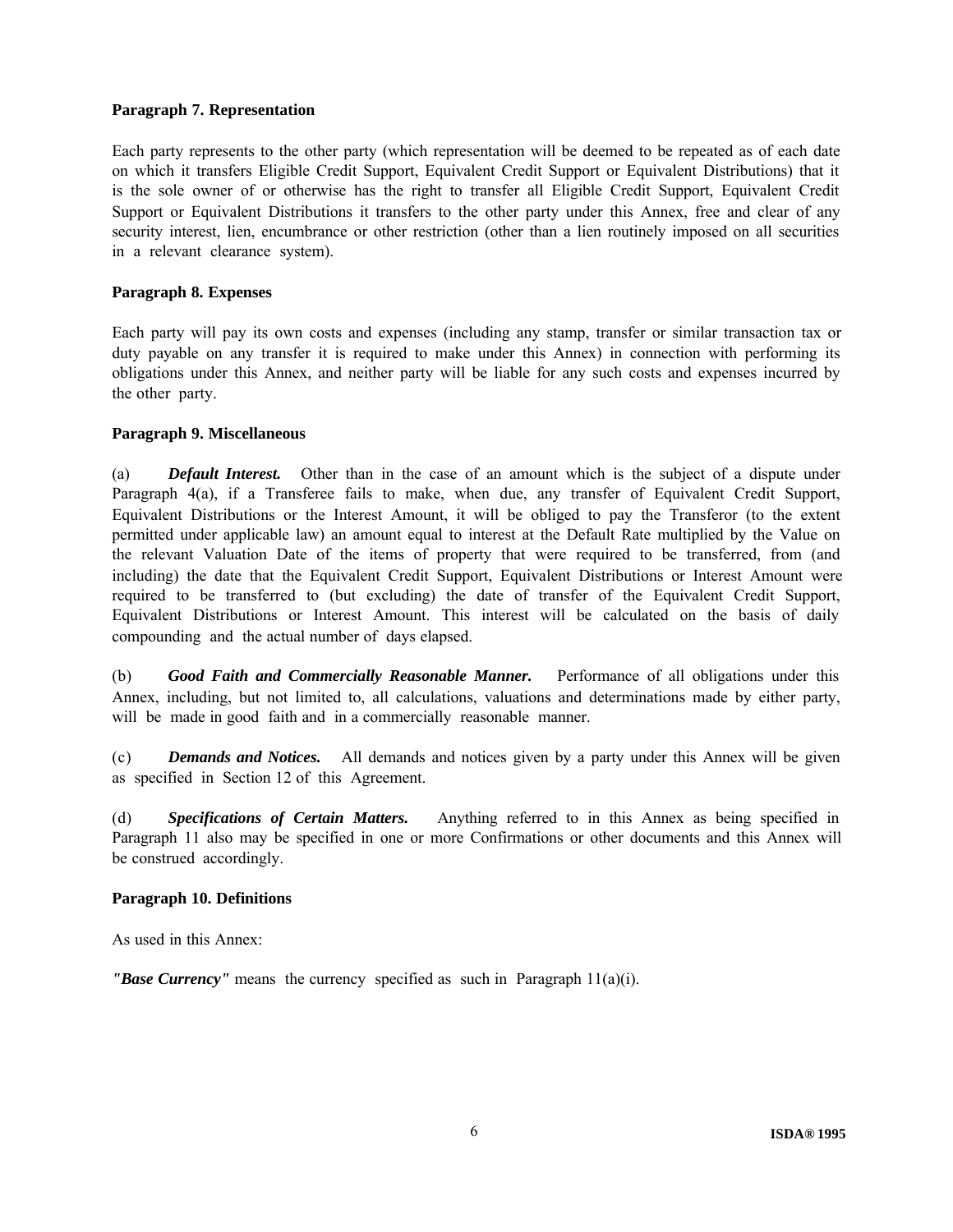*"Base Currency Equivalent"* means, with respect to an amount on a Valuation Date, in the case of an amount denominated in the Base Currency, such Base Currency amount and, in the case of an amount denominated in a currency other than the Base Currency (the "Other Currency"), the amount of Base Currency required to purchase such amount of the Other Currency at the spot exchange rate determined by the Valuation Agent for value on such Valuation Date.

*"Credit Support Amount"* means, with respect to a Transferor on a Valuation Date, (i) the Transferee's Exposure plus (ii) all Independent Amounts applicable to the Transferor, if any, minus (iii) all Independent Amounts applicable to the Transferee, if any, minus (iv) the Transferor's Threshold; *provided, however,* that the Credit Support Amount will be deemed to be zero whenever the calculation of Credit Support Amount yields a number less than zero.

*"Credit Support Balance"* means, with respect to a Transferor on a Valuation Date, the aggregate of all Eligible Credit Support that has been transferred to or received by the Transferee under this Annex, together with any Distributions and all proceeds of any such Eligible Credit Support or Distributions, as reduced pursuant to Paragraph 2(b), 3(c)(ii) or 6. Any Equivalent Distributions or Interest Amount (or portion of either) not transferred pursuant to Paragraph 5(c)(i) or (ii) will form part of the Credit Support Balance.

*"Delivery Amount"* has the meaning specified in Paragraph 2(a).

*"Disputing Party"* has the meaning specified in Paragraph 4.

*"Distributions"* means, with respect to any Eligible Credit Support comprised in the Credit Support Balance consisting of securities, all principal, interest and other payments and distributions of cash or other property to which a holder of securities of the same type, nominal value, description and amount as such Eligible Credit Support would be entitled from time to time.

*"Distributions Date"* means, with respect to any Eligible Credit Support comprised in the Credit Support Balance other than cash, each date on which a holder of such Eligible Credit Support is entitled to receive Distributions or, if that date is not a Local Business Day, the next following Local Business Day.

*"Eligible Credit Support"* means, with respect to a party, the items, if any, specified as such for that party in Paragraph 11(b)(ii) including, in relation to any securities, if applicable, the proceeds of any redemption in whole or in part of such securities by the relevant issuer.

*"Eligible Currency"* means each currency specified as such in Paragraph 11(a)(ii), if such currency is freely available.

*"Equivalent Credit Support"* means, in relation to any Eligible Credit Support comprised in the Credit Support Balance, Eligible Credit Support of the same type, nominal value, description and amount as that Eligible Credit Support.

*"Equivalent Distributions"* has the meaning specified in Paragraph 5(c)(i).

*"Exchange Date"* has the meaning specified in Paragraph 11(d).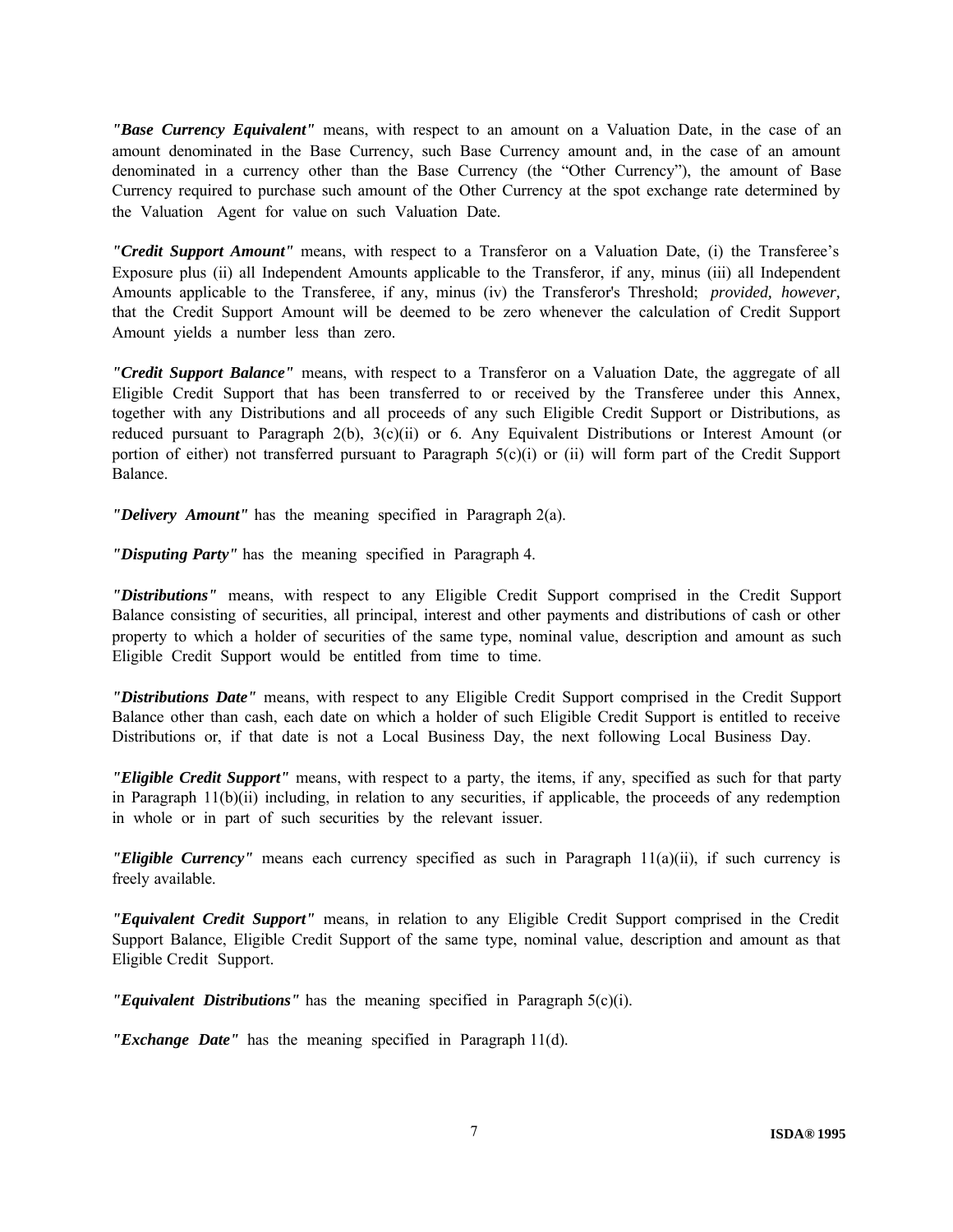*"Exposure"* means, with respect to a party on a Valuation Date and subject to Paragraph 4 in the case of a dispute, the amount, if any, that would be payable to that party by the other party (expressed as a positive number) or by that party to the other party (expressed as a negative number) pursuant to Section  $6(e)(ii)(1)$ of this Agreement if all Transactions (other than the Transaction constituted by this Annex) were being terminated as of the relevant Valuation Time, on the basis that (i) that party is not the Affected Party and (ii) the Base Currency is the Termination Currency; *provided* that Market Quotations will be determined by the Valuation Agent on behalf of that party using its estimates at mid-market of the amounts that would be paid for Replacement Transactions (as that term is defined in the definition of "Market Quotation").

*"Independent Amount"* means, with respect to a party, the Base Currency Equivalent of the amount specified as such for that party in Paragraph 11 (b)(iii)(A); if no amount is specified, zero.

*"Interest Amount"* means, with respect to an Interest Period, the aggregate sum of the Base Currency Equivalents of the amounts of interest determined for each relevant currency and calculated for each day in that Interest Period on the principal amount of the portion of the Credit Support Balance comprised of cash in such currency, determined by the Valuation Agent for each such day as follows:

- $(x)$  the amount of cash in such currency on that day; multiplied by
- (y) the relevant Interest Rate in effect for that day; divided by
- (z) 360 (or, in the case of pounds sterling, 365).

*"Interest Period"* means the period from (and including) the last Local Business Day on which an Interest Amount was transferred (or, if no Interest Amount has yet been transferred, the Local Business Day on which Eligible Credit Support or Equivalent Credit Support in the form of cash was transferred to or received by the Transferee) to (but excluding) the Local Business Day on which the current Interest Amount is transferred.

*"Interest Rate"* means, with respect to an Eligible Currency, the rate specified in Paragraph 11(f)(i) for that currency.

*"Local Business Day"*, unless otherwise specified in Paragraph 1l(h), means:

(i) in relation to a transfer of cash or other property (other than securities) under this Annex, a day on which commercial banks are open for business (including dealings in foreign exchange and foreign currency deposits) in the place where the relevant account is located and, if different, in the principal financial centre, if any, of the currency of such payment;

(ii) in relation to a transfer of securities under this Annex, a day on which the clearance system agreed between the parties for delivery of the securities is open for the acceptance and execution of settlement instructions or, if delivery of the securities is contemplated by other means, a day on which commercial banks are open for business (including dealings in foreign exchange and foreign currency deposits) in the place(s) agreed between the parties for this purpose;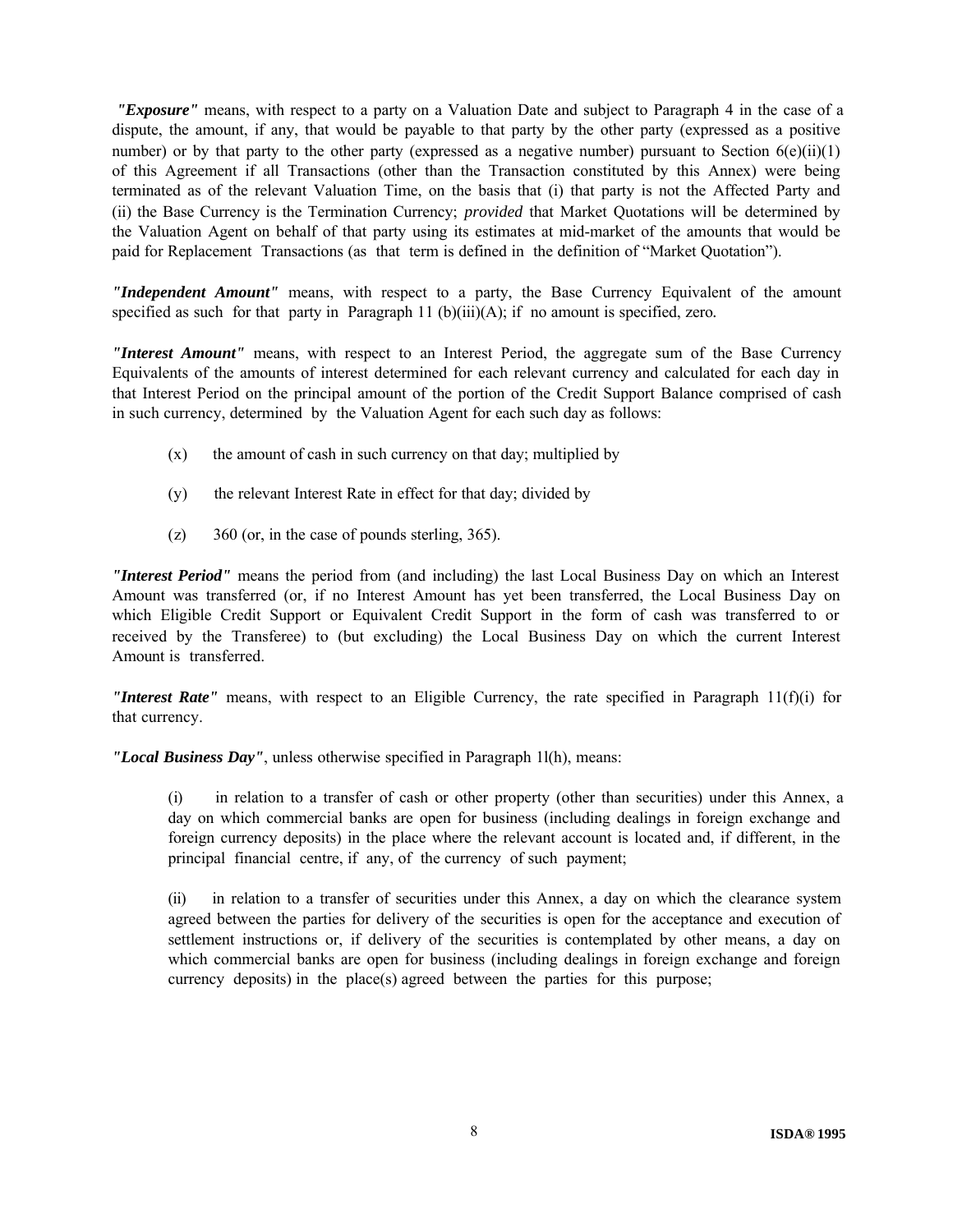(iii) in relation to a valuation under this Annex, a day on which commercial banks are open for business (including dealings in foreign exchange and foreign currency deposits) in the place of location of the Valuation Agent and in the place(s) agreed between the parties for this purpose; and

(iv) in relation to any notice or other communication under this Annex, a day on which commercial banks are open for business (including dealings in foreign exchange and foreign currency deposits) in the place specified in the address for notice most recently provided by the recipient.

*"Minimum Transfer Amount"* means, with respect to a party, the amount specified as such for that party in Paragraph  $11(b)(iii)(C)$ ; if no amount is specified, zero.

*"New Credit Support"* has the meaning specified in Paragraph 3(c)(i).

*"Notification Time"* has the meaning specified in Paragraph 11(c)(iv).

*"Recalculation Date"* means the Valuation Date that gives rise to the dispute under Paragraph 4; *provided, however,* that if a subsequent Valuation Date occurs under Paragraph 2 prior to the resolution of the dispute, then the *"Recalculation Date"* means the most recent Valuation Date under Paragraph 2.

*"Resolution Time"* has the meaning specified in Paragraph 11(e)(i).

*"Return Amount"* has the meaning specified in Paragraph 2(b).

*"Settlement Day"* means, in relation to a date, (i) with respect to a transfer of cash or other property (other than securities), the next Local Business Day and (ii) with respect to a transfer of securities, the first Local Business Day after such date on which settlement of a trade in the relevant securities, if effected on such date, would have been settled in accordance with customary practice when settling through the clearance system agreed between the parties for delivery of such securities or, otherwise, on the market in which such securities are principally traded (or, in either case, if there is no such customary practice, on the first Local Business Day after such date on which it is reasonably practicable to deliver such securities).

*"Threshold"* means, with respect to a party, the Base Currency Equivalent of the amount specified as such for that party in Paragraph  $11(b)(iii)(B)$ ; if no amount is specified, zero.

*"Transferee"* means, in relation to each Valuation Date, the party in respect of which Exposure is a positive number and, in relation to a Credit Support Balance, the party which, subject to this Annex, owes such Credit Support Balance or, as the case may be, the Value of such Credit Support Balance to the other party.

*"Transferor"* means, in relation to a Transferee, the other party.

*"Valuation Agent"* has the meaning specified in Paragraph 11(c)(i).

*"Valuation Date"* means each date specified in or otherwise determined pursuant to Paragraph 11(c)(ii).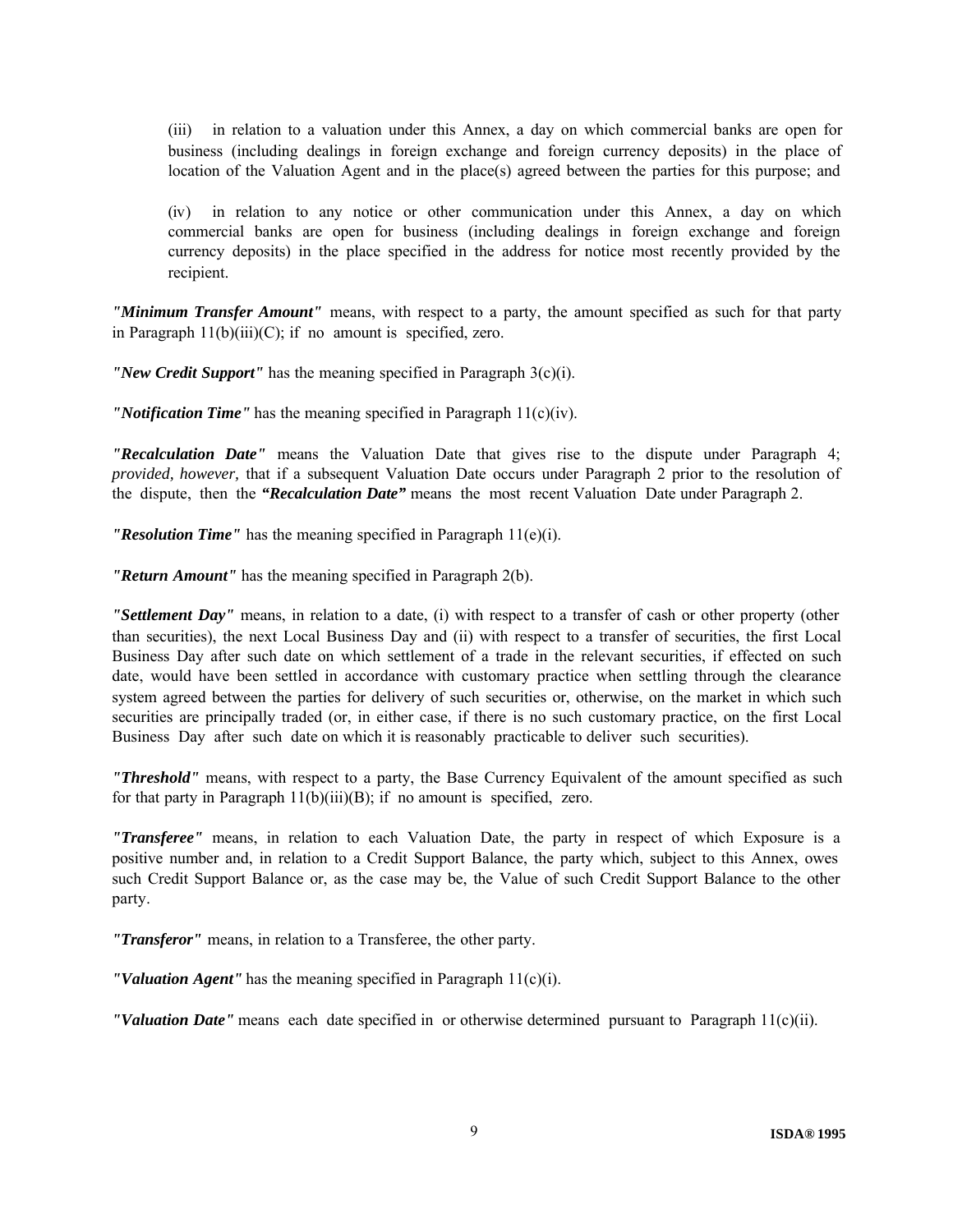*"Valuation Percentage"* means, for any item of Eligible Credit Support, the percentage specified in Paragraph 11(b)(ii).

*"Valuation Time"* has the meaning specified in Paragraph 11(c)(iii).

*"Value"* means, for any Valuation Date or other date for which Value is calculated, and subject to Paragraph 4 in the case of a dispute, with respect to:

(i) Eligible Credit Support comprised in a Credit Support Balance that is:

(A) an amount of cash, the Base Currency Equivalent of such amount multiplied by the applicable Valuation Percentage, if any; and

(B) a security, the Base Currency Equivalent of the bid price obtained by the Valuation Agent multiplied by the applicable Valuation Percentage, if any; and

(ii) items that are comprised in a Credit Support Balance and are not Eligible Credit Support, zero.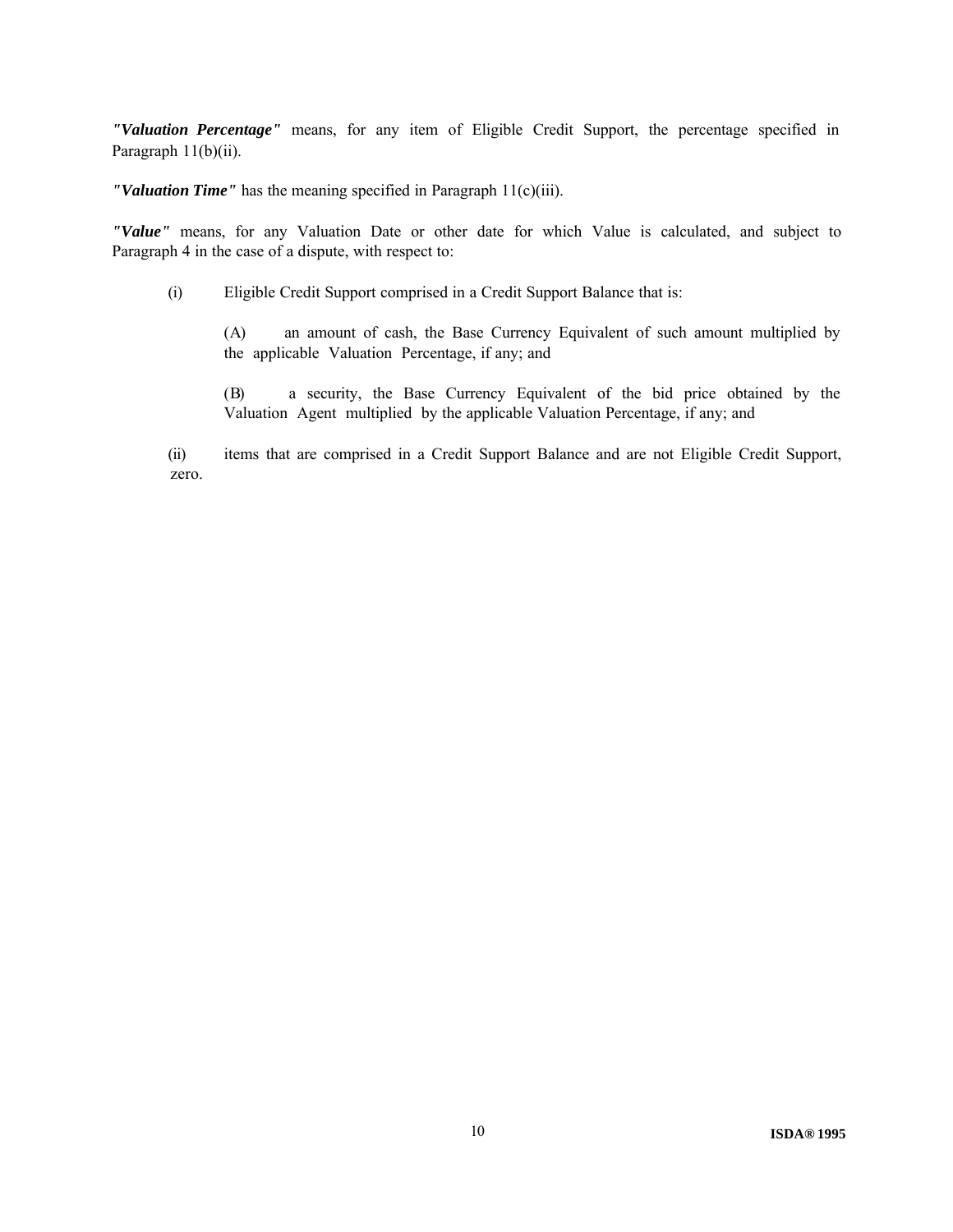#### **Paragraph 11. Elections and Variables**

# (a) *Base Currency and Eligible currency.*

(i) "Base Currency" means United States Dollars unless otherwise specified here:

……………………………………………….

(ii) "Eligible Currency" means the Base Currency and each other currency specified here: ………………………………………………. ……………………………………………….

#### (b) *Credit Support Obligations.*

- (i) *Delivery Amount, Return Amount and Credit Support Amount.*
	- (A) *"Delivery Amount"* has the meaning specified in Paragraph 2(a), unless otherwise specified here: ………………………………………………
	- (B) *"Return Amount"* has the meaning specified in Paragraph 2(b), unless otherwise specified here: ……………………………………………..
	- (C) *"Credit Support Amount"* has the meaning specified in Paragraph 10, unless otherwise specified here: ………………………………………………

(ii) *Eligible Credit Support*. The following items will qualify as *"Eligible Credit Support"* for the party specified:

|     |                                                                                                                                                                  | Party A      | Party B | <b>Valuation</b><br><b>Percentage</b> |
|-----|------------------------------------------------------------------------------------------------------------------------------------------------------------------|--------------|---------|---------------------------------------|
| (A) | cash in an Eligible Currency                                                                                                                                     | $\mathbf{1}$ | $\perp$ | $] \%$                                |
| (B) | negotiable debt obligations issued by the<br>Government of [<br>having<br>an<br>original maturity at issuance of not more<br>than one year                       | $\Box$       |         | $] \%$                                |
| (C) | negotiable debt obligations issue by the<br>having<br>Government of [<br>an<br>original maturity at issuance of more than<br>one year but not more than 10 years | $\Box$       |         | $] \%$                                |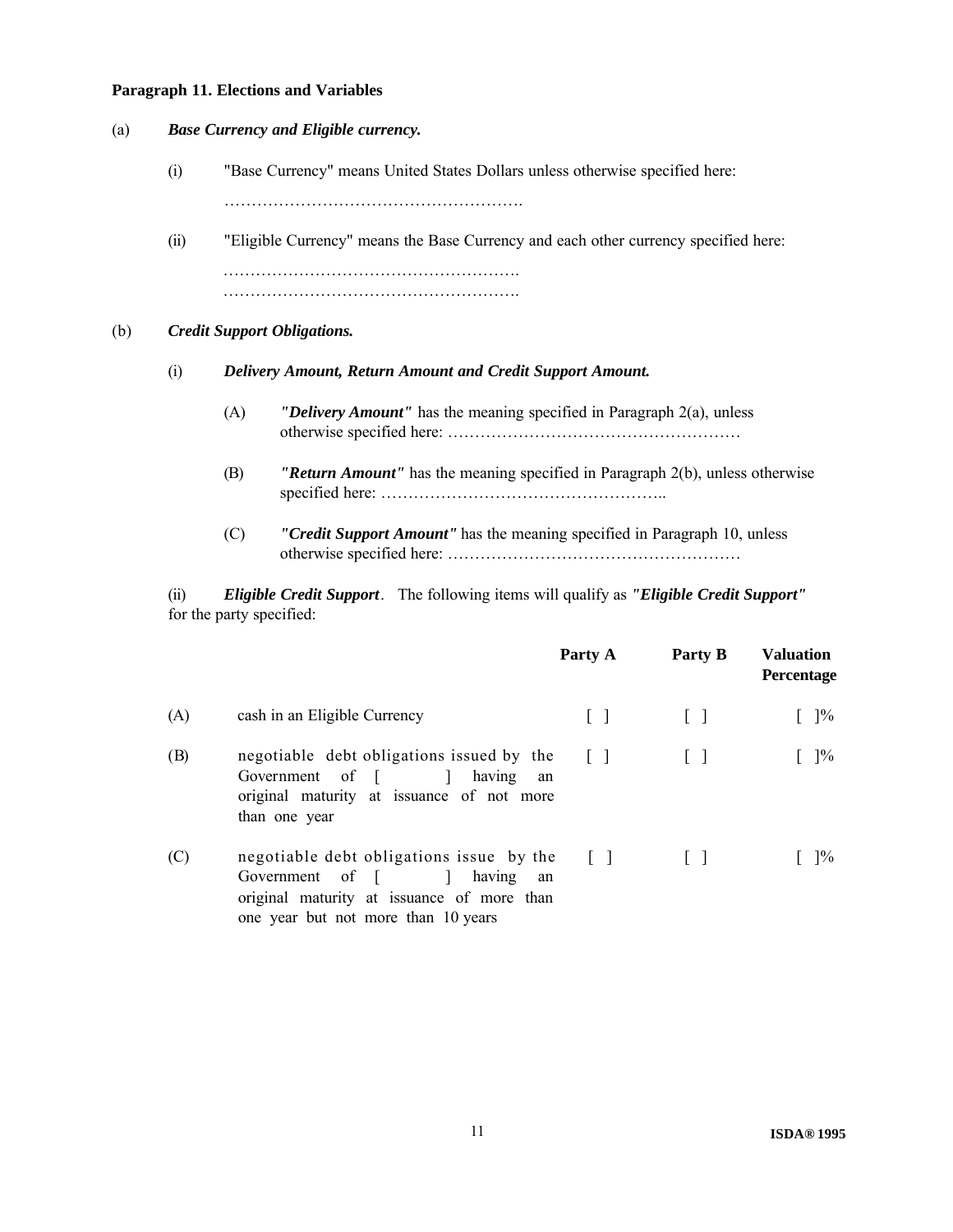| (D)   | negotiable debt obligation issued by the<br>Government of [ ] having<br>an<br>original maturity at issuance of more than<br>10 years                                                                    | $\begin{bmatrix} 1 \end{bmatrix}$ |        | $] \%$                |  |
|-------|---------------------------------------------------------------------------------------------------------------------------------------------------------------------------------------------------------|-----------------------------------|--------|-----------------------|--|
| (E)   |                                                                                                                                                                                                         |                                   | $\Box$ | $\lceil \ \ \rceil\%$ |  |
| (iii) | <i>Thresholds.</i>                                                                                                                                                                                      |                                   |        |                       |  |
| (A)   |                                                                                                                                                                                                         |                                   |        |                       |  |
| (B)   |                                                                                                                                                                                                         |                                   |        |                       |  |
| (C)   |                                                                                                                                                                                                         |                                   |        |                       |  |
| (D)   | <b>Rounding.</b> The Delivery Amount and the Return Amount will be rounded [down to the<br>nearest integral multiple of /up and down to the nearest integral multiple of , respectively <sup>3</sup> ]. |                                   |        |                       |  |

#### (c) *Valuation and Timing.*

(i) *"Valuation Agent"* means, for purposes of Paragraphs 2 and 4, the party making the demand under Paragraph 2, and, for purposes of Paragraph 5(c), the Transferee, as applicable, unless otherwise specified here: ……………………………………………………………

- (ii) *"Valuation Date"* means: ………………………………….……………………………….
- (iii) *"Valuation Time"* means:
	- [ ] the close of business in the place of location of the Valuation Agent on the Valuation Date or date of calculation, as applicable;
	- [ ] the close of business on the Local Business Day immediately preceding the Valuation Date or date of calculation, as applicable;

*provided* that the calculations of Value and Exposure will, as far as practicable, be made as of approximately the same time on the same date.

(iv) *"Notification Time"* means 1:00 p.m., London time, on a Local Business Day, unless otherwise specified here: ……………………………………………………………..

 $3$  Delete as applicable.